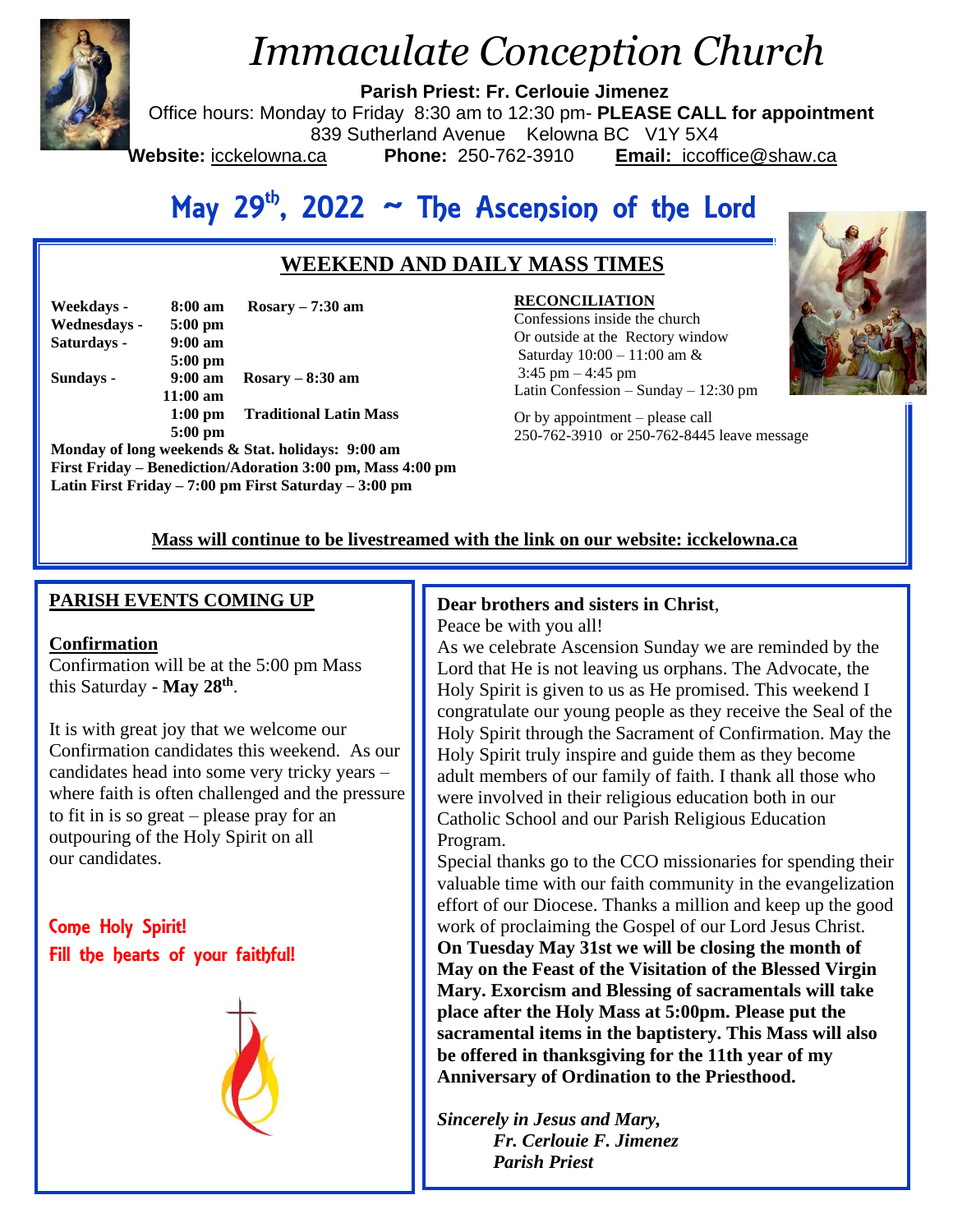| <b>Parish Office</b><br>PLEASE CALL OR EMAIL TO MAKE AN<br><b>APPOINTMENT – Monday to Thursdays</b><br><b>Parish Office: Maureen Marks</b><br>250-762-3910 ext. 0 or iccoffice@shaw.ca                                                                                                                                                                                                                                                                                                                                                              | FORMED- EASY SIGN UP<br>To sign up for this FREE parish-sponsored resource, follow these<br>three easy steps<br>1. Go to formed.org<br>2 Click on the 'sign up' icon<br>3. Where is says 'Find your Parish or Organization,' enter<br>'Immaculate Conception Kelowna'<br>4. Click on our parish name<br>5. Enter your email address and create a password                                                                                                              |  |
|-----------------------------------------------------------------------------------------------------------------------------------------------------------------------------------------------------------------------------------------------------------------------------------------------------------------------------------------------------------------------------------------------------------------------------------------------------------------------------------------------------------------------------------------------------|------------------------------------------------------------------------------------------------------------------------------------------------------------------------------------------------------------------------------------------------------------------------------------------------------------------------------------------------------------------------------------------------------------------------------------------------------------------------|--|
| <b>Religious Ed offices:</b><br>David Ziebart david@icckelowna.ca                                                                                                                                                                                                                                                                                                                                                                                                                                                                                   |                                                                                                                                                                                                                                                                                                                                                                                                                                                                        |  |
| 250-762-3910 ext. 3<br>Leanne Hopegood leanne@icckelowna.ca<br>250-762-3910 ext. 4                                                                                                                                                                                                                                                                                                                                                                                                                                                                  | **We are accepting donations for the 22/23<br>subscription. Thank you for your generosity to keep<br>this program available!                                                                                                                                                                                                                                                                                                                                           |  |
| <b>Our Lady of Pentecost Gathering in the Spirit</b><br>Seton House of Prayer and St. Charles Garnier Church<br>August $7 - 12$ , 2022<br>Host: Fr. Sylvester Ibekwe<br>Speaker: Fr. Peter Sanders<br>The Gathering in the Spirit is our opportunity to gather with<br>Mary our Mother and the Holy Spirit to inspire us and impel<br>us to move forward in the power of the Spirit to bring<br>knowledge of God's love and mercy to our communities and<br>the world.<br>Email: <i>untamedspirit@telus.net</i> for information and to<br>register. | <b>PARISH BAR B QUE</b><br>June 26 2022 12 noon - 4 ish<br>Brought to you by ICC Parish and the<br><b>Knights of Columbus</b><br>Behind the parish centre in St. Joseph school field.<br>Bring your lawn chair, show off your chilli recipe and<br>bring a pot to share! Games for the whole family!<br>Join in and start the summer off with a great community<br>gathering!!<br>Sign up sheet on the ushers counter in the entrance of<br>the church. See you there! |  |

#### **REMEMBER TO PRAY FOR THE ILL:**

Heidi Hurson, Dorota Nowak, Chinee Fajardo, Luisito and Crispin Clemente, Nancy Brisson. Paul Meyer, Ginoefa Diakow, Rick Lock, Cathie Lock, Mertis Filiatrault, Sister Barbara, Candace Gilmore-Stephensen, Anne Engel, Aisley Ducharme, Tony Lunelli, Catherine Fortunat, Michael M, Trudy Szulkies, Cherie Lynn Walsh, Suzanne Crowe, Alicia L, Rosa Maria Santos, Arthur Cobham, Marcus Cresswell, Ray Pauluk, Aggie Turner, Desjardines families, Rachel Donegan, & Ernie Poitras.

\*\*If you have a loved one **that** you would like on the prayer list or if you know of someone who no longer needs to be on the list please contact Maureen at the Parish office – 762-3910 ext. 0, or email at iccoffice@shaw.ca

## **MASS INTENTIONS Repose – R. Intention – I.**

| Sat. May 28 $9:00$ am <b>R</b> . Marguerite & Maynard Allers<br><b>R.</b> Jean $\&$ Donna Cargnelli<br>$5:00 \text{ pm}$                                                                                                                                                                                                                                                         | 9:00 am I. Tony Serka<br>June 4<br>Sat.<br><b>I.</b> Akurienne family<br>$5:00 \text{ pm}$                                                                                                                                                                                                                                           |
|----------------------------------------------------------------------------------------------------------------------------------------------------------------------------------------------------------------------------------------------------------------------------------------------------------------------------------------------------------------------------------|--------------------------------------------------------------------------------------------------------------------------------------------------------------------------------------------------------------------------------------------------------------------------------------------------------------------------------------|
| Intentions of Parishioners<br>Sunday May 29 9:00 am<br>$11:00 \text{ am}$<br>Intentions of Parishioners<br>$5:00 \text{ pm}$<br><b>I.</b> Dave Allen                                                                                                                                                                                                                             | Intentions of Parishioners<br>$9:00 \text{ am}$<br>June 5<br>Sun.<br>$11:00$ am<br>Intentions of Parishioners<br><b>I.</b> Rob & Teresa Plaxton                                                                                                                                                                                      |
| Mon. May 30 $8:00$ am <b>R.</b> Don Froh<br>Tues. May 31 $8:00$ am <b>R.</b> Delores Keating<br>Wed. June 1<br>8:00 am <b>I.</b> Brant Sharko<br>5:00 pm <b>I.</b> Cele Cargnelli<br>Thurs. June 2 8:00 am I. Loretta Sharko<br>Fri.<br>June 3 8:00 am <b>I.</b> Franca Lunelli<br><b>Adoration/Benediction</b><br>$3:00 \text{ pm}$<br>4:00 pm $\,$ <b>R</b> . Santiago Vasquez | $5:00 \text{ pm}$<br>Mon. June 6 $8:00$ am <b>R.</b> Hans & Hildegard Novelletto<br>Tues. June 7 8:00 am I. Ann-Maria & Matthew Bernacki<br>Wed. June $8 \quad 8:00$ am <b>R</b> . Cecil Kaller<br>5:00 pm <b>I.</b> Grant & Theresa Fuergutz<br>Thurs.June 9 8:00 am I. Sarah Bernacki<br>Fri. June 10 8:00 am I. Novakowski family |

**Give to Ukraine** – We have a list of items (on the tables in the entrance of the church) that are needed by our brothers and sisters in the Ukraine and bins in the entrance of the church you may leave the items. You may also give to Our Lady of Dormition, Ukrainian Catholic Church on Coronation Ave and Gordon - **250-860-7295**. Please contact the church for times you can drop off items to support those suffering from the war in the Ukraine. Continue to pray for peace in the world.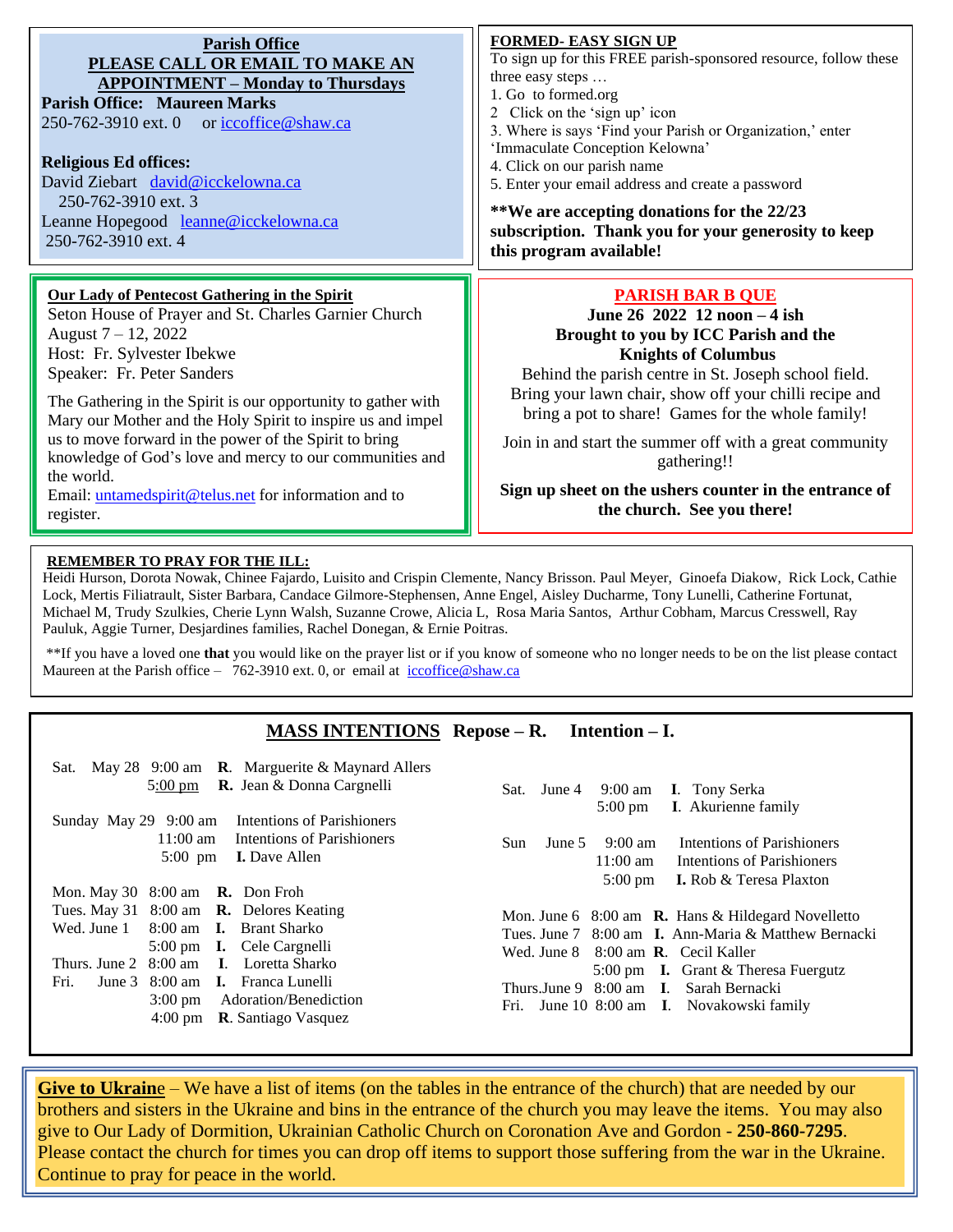#### **CWL**

There are immediate openings for the new CWL executive. Without you, we cannot continue to grow. Positions need to be filled, to continue to be an important part of Catholic women in the Church. There is a place for you. You are essential to bring us to a full team.

CWL National Convention – August  $14<sup>th</sup> - 17<sup>th</sup>$ , 2022 **Please call Carolyn - 250-300-5108 for information.**

## **ICC STUDENT SPONSORSHIP – HAITI**

Bonjou from Haiti! School Feeding Programs benefit the whole child – development, behaviour, and academic. 90% of our brain develops before the age of 5. Our school enrolls children under the age of 3, and offers 3 preschool classes so that the most vulnerable have access to adequate nutrition on a regular basis. Students at our school are often provided the Haitian national dish, rice and beans. When served together, rice and beans contain all nine essential amino acids to form a complete source of protein. And protein improves our brain function, mood and energy! This week, meet 7 year old Michenaida! For all our students' profiles:

<https://www.haitiinmyheart.ca/icc-parish> .

Michenaida Charles, 7 years old, Grade 1 Michenaida has attended IMR since she was 2 years old. She has 6 siblings. She lives with her mother; her father is deceased



## *St. Vincent de Paul*

This weekend St. Vincent de Paul members will be holding donation boxes. All money collected goes directly to helping those who are disadvantaged in our city. Please give generously.

Our members strive to ensure our neighbors receive food, rent and other needs to be safe and healthy. Thank you for all your support with our ongoing endeavors



We are still looking for assistance with keeping the accounts for St. Vincent ICC council. Please call Elaine at 250-899-8992 or email  $\frac{icc.ssvp@gmail.com}{icc.svq@gmail.com}$ . Thank you.

To give financially – e-transfer at  $\frac{icc \, \text{ssvp}\omega \text{g} \text{g} m}$ .com, or through our National website: ssvp.ca click Donate and choose Immaculate Conception Church. Or drop in collection at ICC.

## **BAPTISM**

**Please contact the PARISH OFFICE FIRST when enquiring about your child's baptism. Do not contact priest through social media.** 

 Parents and Godparents **must be** practicing Catholics and **registered parishioners** here at Immaculate Conception. **Please call or email the office at least 6 weeks prior to your requested date to ensure time for your preparation.** 250-762-3910 – Parish Office Or email [iccoffice@shaw.ca](mailto:iccoffice@shaw.ca) 

## **Grief to Grace**

Please pray for those who are attending the Grief to Grace this weekend. Pray for their healing and for the Holy Spirit to bring peace to their hearts.

## **INVINCIBLE HOUSING**

Want to join a small group of volunteers who are hard-working, innovative, flexible and cooperative?

We use these skills to help people stay housed when they hit hard times. It may be a family break-up, an illness or injury, or a critical change in circumstances where the next stop is homelessness. This group is "Invincible Housing", and it is a special project of The Society of St. Vincent de Paul of the Okanagan Valley. We meet people one-on-one and assist them with small but essential financial and other support for housing. This approach led, in part, to St. Vincent de Paul's nomination as a finalist in the Kelowna Civic Awards as 'Volunteer Group of the Year'!

We could use a few more good people on our small but mighty team! Come for a brief, open meeting on Saturday, June 4th, 2022, at 9:30 in the Blue Room of the Immaculate Conception church hall at 839 Sutherland Avenue to see what we're about!

Featuring Grandma Maria's home-made cinnamon buns, good coffee or tea and good plans!

Questions? Call Peggy at 250- 718-1575 or email [salaberryp2@gmail.com](mailto:salaberryp2@gmail.com) for more info...